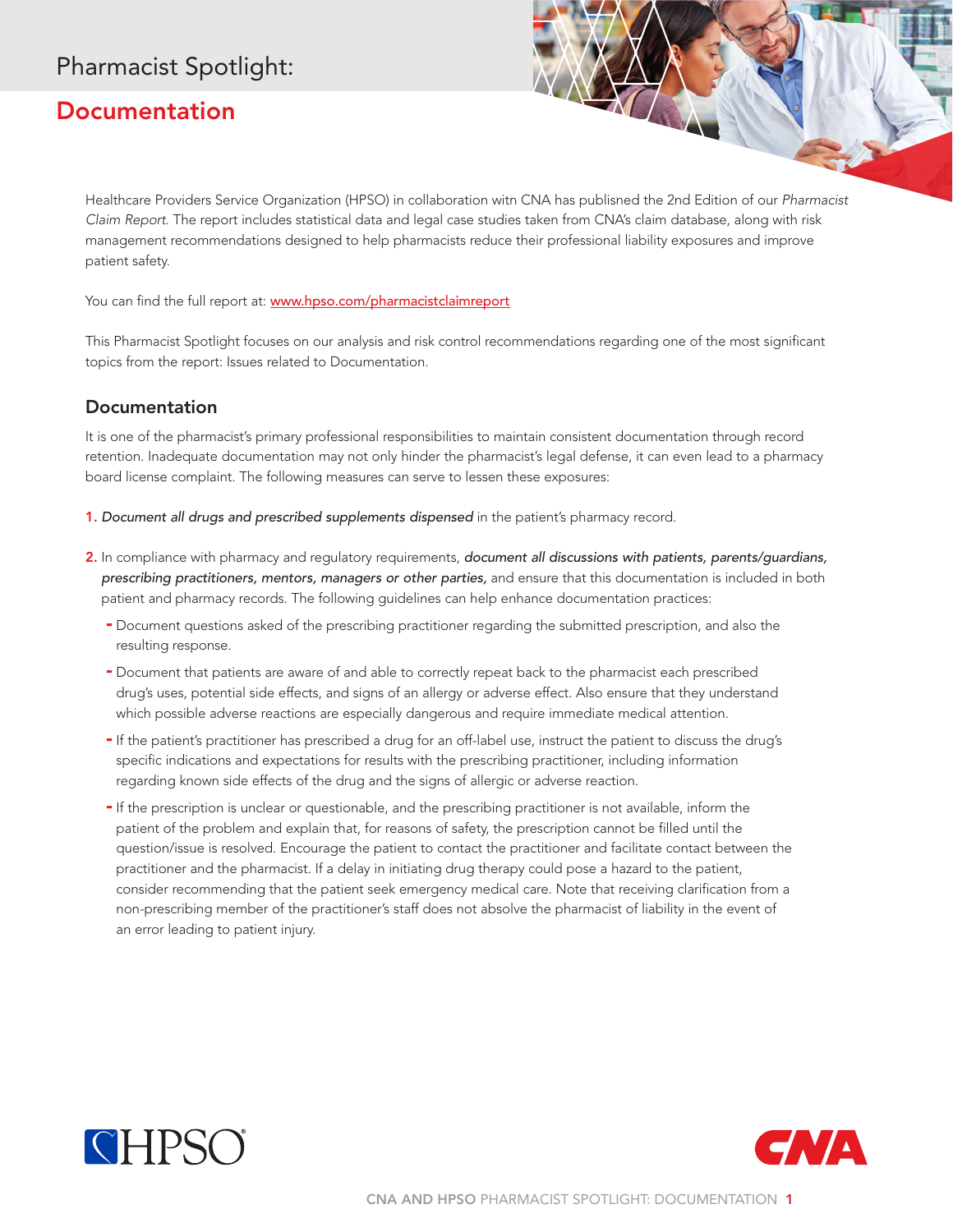- 3. *Document all counseling sessions with patients or parents/guardians and ensure that they are able to correctly repeat back instructions, as well as warning signs when they should seek medical attention.* In addition, require patients to sign a form attesting that they have received counseling, or in the case of refusal, that they have refused counseling and are aware that there may be risks associated with their medications.
- 4. *Carefully examine and review each medication or preparation with the patient before placing it into the patient's bag, in order to ensure that the correct medications have been prepared and dispensed.* Document this discussion and review, as well as any questions the patient may have regarding a change in the shape or color of a medication, noting how questions were resolved. While the change may be the result of a proper substitution, it is important that the patient be aware of both the brand and generic names of medications, as well as the correct appearance of all drugs taken.
- 5. Document any patient requests for non-childproof packaging and require the patient to sign for any non-safety bottle caps dispensed.

## Risk Management Self-assessment Checklist for Pharmacists

The following abbreviated checklist, selected to focus on documentation, is designed to assist pharmacists (and other pharmacy professionals where appropriate) in evaluating and modifying their current customs and practices, in order to enhance medication and patient safety.

| <b>SELF-ASSESSMENT TOPIC</b>                                                                                                                                                                                                                                                                                                           | <b>YES/NO</b> | <b>ACTION(S) NEEDED</b><br><b>TO REDUCE RISKS</b> |
|----------------------------------------------------------------------------------------------------------------------------------------------------------------------------------------------------------------------------------------------------------------------------------------------------------------------------------------|---------------|---------------------------------------------------|
| <b>Documentation</b>                                                                                                                                                                                                                                                                                                                   |               |                                                   |
| Document all drugs and prescribed supplements in the patient's<br>pharmacy record.                                                                                                                                                                                                                                                     |               |                                                   |
| Document all counseling sessions and/or refusals of counseling in the<br>patient's pharmacy record.                                                                                                                                                                                                                                    |               |                                                   |
| Document the patient's ability to correctly repeat back the information<br>provided regarding the drug's name, dosage, expected results and<br>common side effects.                                                                                                                                                                    |               |                                                   |
| Perform and document patient counseling regarding all high-risk<br>drugs, including signs of an adverse response, contraindications for<br>use with other prescribed and nonprescribed drugs or remedies, risks<br>of not taking the medication exactly as prescribed and symptoms that<br>necessitate immediate medical intervention. |               |                                                   |
| For those drugs where it is clinically required, review and document<br>relevant laboratory test results. Consult with the prescribing practitioner<br>to modify the patient's prescription as needed based on the test results,<br>and document those actions.                                                                        |               |                                                   |
| Document all discussions with the patient, family members, the<br>prescribing practitioner and appropriate healthcare personnel.                                                                                                                                                                                                       |               |                                                   |